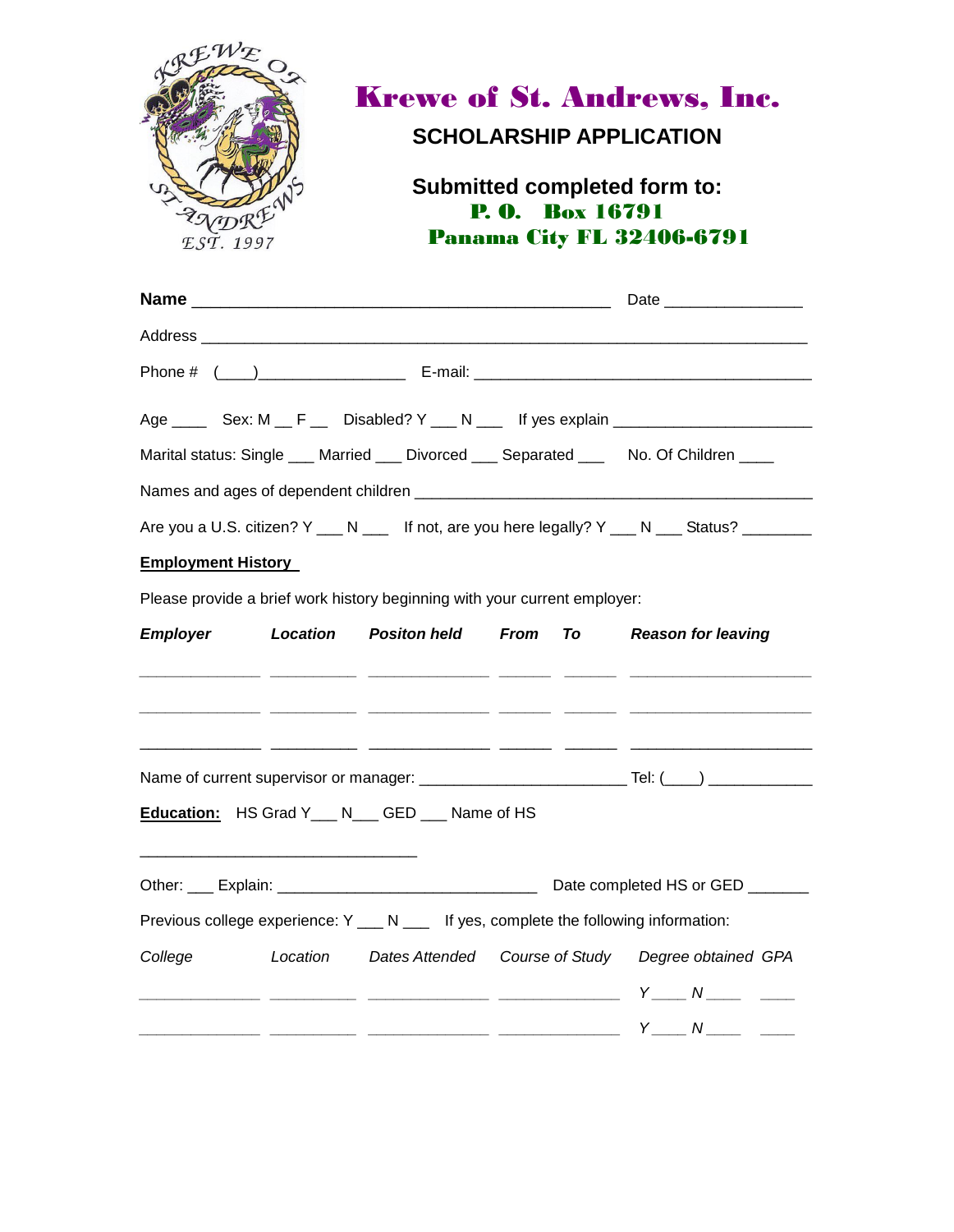## **Scholarship Information**

| Are you currently enrolled? Y___ N ___ Date started or accepted __________ PT ___ FT ___            |  |  |  |  |  |
|-----------------------------------------------------------------------------------------------------|--|--|--|--|--|
|                                                                                                     |  |  |  |  |  |
| Total credits required for degree _________ Credits already earned to date _______                  |  |  |  |  |  |
|                                                                                                     |  |  |  |  |  |
| Amount Requested for scholarship: \$ ________ How are you currently paying or expecting to          |  |  |  |  |  |
|                                                                                                     |  |  |  |  |  |
| What other sources of income are you receiving to pay for school expenses?                          |  |  |  |  |  |
| Scholarships: ________Pell Grants: ______ Student loans: ________Grants: _______ Other: _____       |  |  |  |  |  |
|                                                                                                     |  |  |  |  |  |
| <b>Financial Information</b> Please provide the following sources and amounts of your family income |  |  |  |  |  |
| Employment \$_____/mo Rent subsidy \$ _____/mo Food stamps \$_____/mo                               |  |  |  |  |  |
| Alimony or child support \$_____/mo Soc Sec or disability payments \$____/mo                        |  |  |  |  |  |
| Other sources of income \$______/mo \$_____/mo Explain ___________________________                  |  |  |  |  |  |
|                                                                                                     |  |  |  |  |  |
|                                                                                                     |  |  |  |  |  |
| Total family income from all sources: \$ ____/mo Why do you need financial assistance?              |  |  |  |  |  |
|                                                                                                     |  |  |  |  |  |
|                                                                                                     |  |  |  |  |  |
|                                                                                                     |  |  |  |  |  |